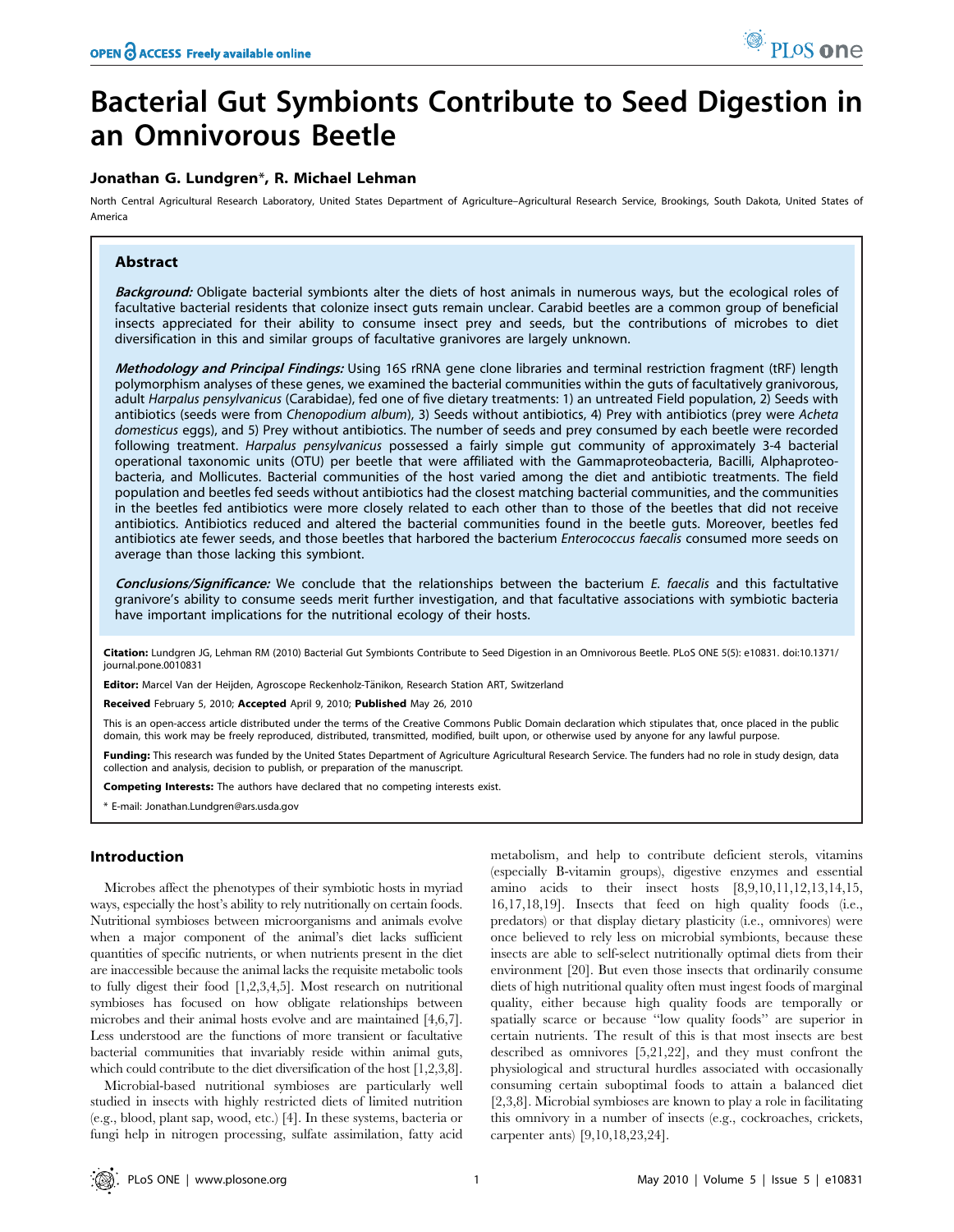Carabid beetles (Coleoptera: Carabidae) are a pervasive group of beneficial insects best appreciated for their usefulness as bioindicators of habitat qualities and for their contributions as predators of insect pests [25,26,27,28,29]. Additionally, several taxonomic clades of carabid beetles (especially within the tribes Zabrini and Harpalini) are important post-dispersal granivores [30,31,32,33,34] that help to regulate the dispersion and relative abundance of plant communities within agricultural and natural landscapes [5,35,36,37,38,39]. The morphological bases that facilitate seed consumption by facultatively granivorous carabids are fairly well studied [5,40]. However, although seeds are a highly nutritious food source, they are nutritionally and structurally distinct from the Carabidae's ancestral diet of arthropod prey [5,41,42], and the question remains how this dietary expansion evolved in this and similar insect groups.

Given the importance of microbial symbioses to the digestion of plant-based foods in other omnivorous insects [2,17], we hypothesized that the gut bacteria of facultatively granivorous carabids contributes to their ability to digest seeds. Two recent studies [43,44] have revealed a taxonomically simple community of gut bacteria within the digestive tract of three carabid species. Although these bacteria are apparently facultative symbionts (there are no species ubiquitously present within a population of beetles), they are autocthonous and nearly all bacteria discovered were representative of taxa that frequently live in association with higher organisms. Moreover, specific 16S rRNA gene sequences were frequently most similar to those recovered from other insect guts (i.e., they were not simply soil-dwelling species incidentally found in the beetle guts). The current research applies 16S rRNA gene clone libraries and terminal restriction fragment (tRF) length polymorphism analyses of five treatments to address whether, 1) alterations in diet affects the bacterial community of an omnivorous carabid beetle (Harpalus pensylvanicus [DeGeer]), 2) antibiotics reduce the bacterial community within guts of an omnivorous insect, and 3) reductions in specific bacterial taxa are associated with the capacity of a granivorous carabid to consume seeds.

#### Materials and Methods

# Study organisms and feeding assays

All animals were handled in strict accordance with good animal practice as defined by the relevant national and/or local animal welfare bodies, and all animal work was approved by the appropriate committee. Beetles  $(n = 80)$  were collected nocturnally on 15-August, 2006 in Brookings, SD, USA (latitude, longitude: 44.340 $^{\circ}$ , 96.790 $^{\circ}$ ). An additional population (n = 10 beetles) were frozen immediately after collection to allow comparison of the gut bacterial communities present in the laboratory-reared populations with those of field populations [44]. Beetles were provided with only a water-soaked cotton wick for 24 hr prior to the assay in individual, sterile, plastic Petri dishes (Falcon®, Becton Dickinson, Franklin Lakes, NJ, USA). The beetles were divided evenly and randomly into two dietary treatments, those fed eggs of Acheta domesticus (L.) (Orthoptera: Gryllidae) and those fed seeds of Chenopodium album L. (Amaranthaceae), a preferred seed species for this beetle [45]. Each beetle was offered 100 A. domesticus eggs or 175 C. album seeds for 24 hr. The numbers of food items consumed by each beetle were recorded as measure of pretreatment variability in consumption rates.

The beetle cohorts assigned to the prey and seed treatments were randomly divided equally between two subtreatments, those fed diet with antibiotics (termed aposymbiotic hereafter) and those fed unaltered diet (termed symbiotic hereafter). Specifically,

following their initial feeding on eggs or seeds, aposymbiotic and symbiotic beetles were created by feeding them artificial diet [46] that contained tetracycline, rifampicin, and sorbic acid (0.04% w/ w) or untreated artificial diet (respectively) for 10 d. Beetles were given only water for 24 hr, and then fed A. domesticus eggs or C. album seeds, according to their initial diet treatment. Beetle guts (without Malpighian tubules) were aseptically dissected in a Ringer's saline solution  $(0.75 \text{ g NaCl}, 0.35 \text{ g KCl}, 0.28 \text{ g CaCl}_2)$ per liter, pH 7.4) and frozen at  $-20^{\circ}$ C until they were processed. Sample sizes for this final assay for aposymbiotic prey-fed, symbiotic prey-fed, aposymbiotic seed-fed, and symbiotic seedfed were 19, 17, 13, 16, respectively.

#### DNA extraction

Frozen, excised whole intestines were thawed on ice, washed  $3\times$ in sterile phosphate-buffered saline (PBS:  $1.18 \text{ g}$  Na<sub>2</sub>HPO<sub>4</sub>,  $0.223$  g NaH<sub>2</sub>PO<sub>4</sub> $\cdot$ H<sub>2</sub>0, and 8.5 g NaCl per liter; pH 7.5) and macerated with a sterile polypropylene micropestle. DNA was extracted from each intestine using the BIO101 FastDNA SPIN kit (Qbiogene, Inc., Carlsbad, CA, USA) per manufacturer's instructions. Each set of DNA extractions were accompanied by a negative extraction control (no intestine) and results were screened on a 0.7% agarose gel (100 V, 25 min). Negative extraction controls were carried through subsequent PCR and tRFLP analyses.

## Bacterial cell enumerations

The aseptically dissected intestinal tracts from three Fieldcollected H. pensylvanicus were fixed in ethanol (70%) and held at  $-20^{\circ}$ C for estimates of total bacterial cell counts. Each gut was washed in PBS  $(3\times)$ , macerated with a sterile micropestle, vortexed with 1 mL 0.1% sodium pyrophosphate, sonicated (45 s, 125 W, 47 KHz) on ice, and re-vortexed prior to serial dilution in PBS. Aliquots of the gut suspension were filtered under vacuum onto 0.2-um pore-size, black, polycarbonate membrane filters with cellulose-acetate support filters [47]. Cells concentrated on filters were stained with DAPI (0.01%, 3 min), washed, dried, and mounted in immersion oil (Cargille FF, Cargille Laboratories, Cedar Grove, NJ, USA) under a glass coverslip. Total bacterial cells were enumerated under epifluorescent illumination using a Leica DM LB2 microscope equipped with a  $100 \times$  objective, 100-W mercury bulb, and filter set for DAPI (Chroma #31000, Chroma Technology, Rockingham, VT, USA). A minimum of five fields and 200 cells were counted or 20 fields when 200 cells were not achieved. Counts were conducted in triplicate for each intestine and averaged.

# Terminally-labeled restriction fragment length polymorphism (tRFLP)

Nearly full-length 16S rRNA genes were PCR-amplified in triplicate from the purified DNA extracted from each gut using universal eubacterial primers 8F (5'-AGAGTTTGATCCT-GGCTCAG-3') labeled with 6-carboxyfluorescein (FAM) at the 5' terminus and 1492R (5'-GGTTACCTTGTTACGACYT-3') [48] for tRFLP analysis [49]. PCR reactions (50-µL) were composed of 0.4 mg/L BSA (Roche Diagnostics, Indianapolis, IN, USA), 1X PCR buffer (GoTaq, Promega, Madison, WI, USA), 2 mM MgCl<sub>2</sub>, 0.5 µM of each primer, 1.25 U Taq DNA polymerase (Promega GoTaq), 0.2 mM each dNTP (Promega), 1 mL template DNA (ca. 25 ng DNA), and molecular grade water (Promega). PCR amplification was performed in a T-Gradient thermal cycler (Biometra, Goettingen, Germany) using the following conditions:  $95^{\circ}C$  (2 min); 30 cycles of  $95^{\circ}C$  (1 min),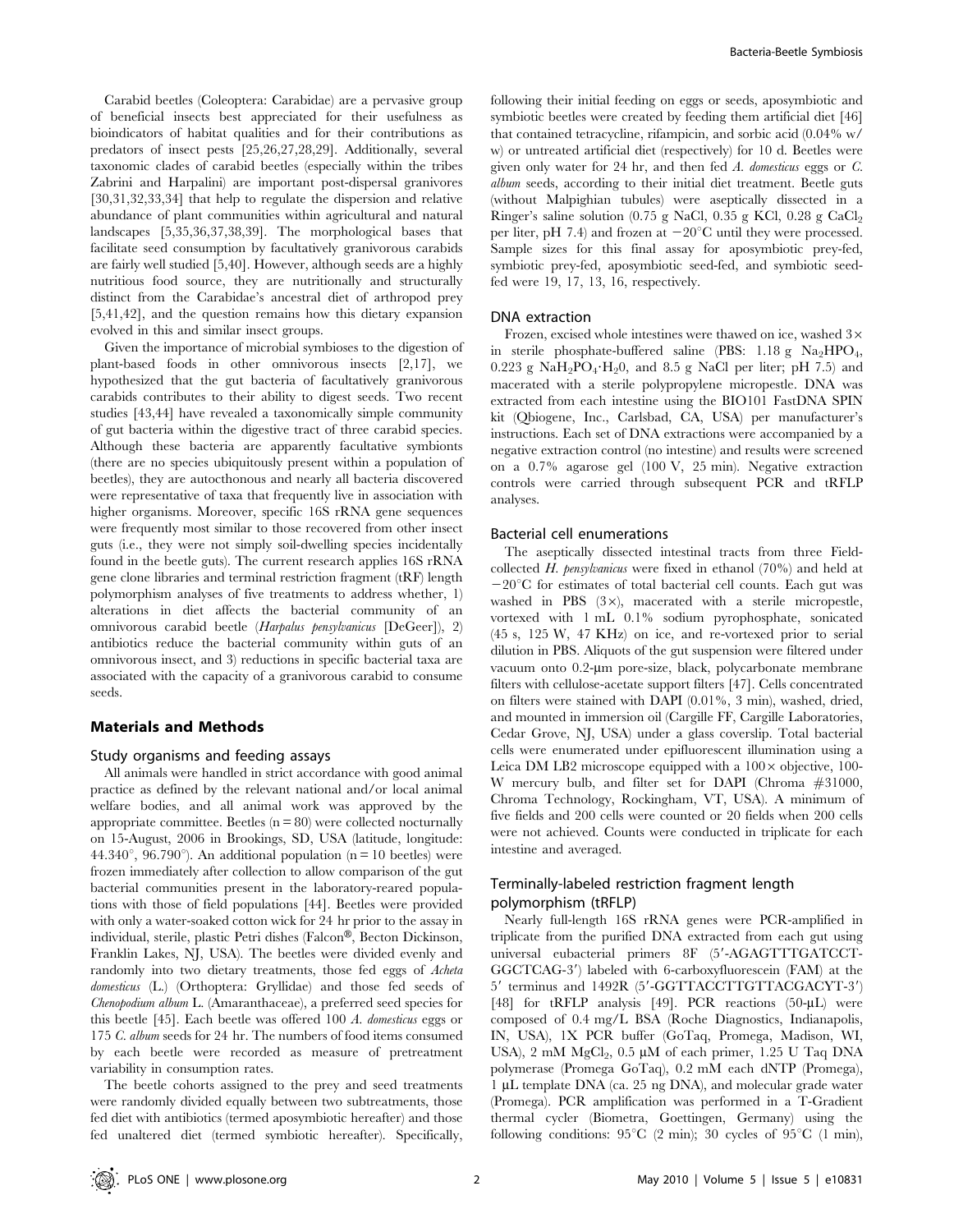$55^{\circ}$ C (1 min),  $72^{\circ}$ C (1.5 min); and a final elongation at  $72^{\circ}$ C (5 min). PCR products were screened on 1.2% agarose gel (75 V, 45 minutes) for the expected size product along with a size ladder and positive (E. coli DNA) and negative (reagents only) controls. Triplicate PCR products from each gut were then combined, purified (Wizard PCR preps, Promega), and quantified by absorbance at 260 nm. Combined, FAM-labeled PCR products for each gut were then restricted in triplicate (350 ng product; 10U Rsa1 and 1X NEB1 buffer, New England Biolabs, Beverly, MA, USA; molecular grade water, Promega) at  $37^{\circ}$ C (180 min) and terminated at  $75^{\circ}$ C (20 min). The triplicate digests with positive and negative controls were analyzed by capillary electrophoresis using filter D and Mapmarker 1000 size standards on an ABI Prism 3100 (Applied Biosystems Inc., Foster, CA, USA) operated under ABI's recommended run parameters. The resulting electropherograms were analyzed with Genemarker 1.5 (Soft-Genetics, State College, PA, USA) using the Local Southern method of size calling, a threshold of 40 relative fluorescent units (RFU), a fragment range of 64–910 bases, and a peak window of 2 bp. Consensus terminal restriction fragment (tRF) profiles for each gut sample were prepared from the triplicate profiles using presence/absence and majority criteria.

#### 16S rRNA gene clone libraries

16S rRNA gene clone libraries were constructed for each of the five groups of beetles using pooled DNA (one  $\mu$ L from each beetle in the group). Near full-length (ca. 1450 bases) 16S rRNA gene sequences were amplified (five separate reactions) from the pooled DNA extracts using primers 8F (unlabeled) and 1492R under the conditions and with the controls described previously for tRFLP. PCR products from the five reactions (for each library) were combined, quantified (abs 260 nm), purified (Wizard PCR preps; Promega) and cloned into E. coli JM109 competent cells using the pGEM-T Easy Vector System II (Promega) per manufacturer's instructions. For each of the five libraries, 95 clones were randomly selected and their plasmids containing the insert were purified (Montage Miniprep<sub>96</sub>, Millipore). The inserts were sequenced using the eubacterial bacterial primer 8F on an Applied Biosystems 3730xl DNA Analyzer. These partial sequences were trimmed and aligned using the RDPII pipeline tools [50] and a distance matrix was exported to DOTUR [51] for dereplication of each library. Several representatives for each  $\mathrm{OTU}_{0.97}$  (i.e., operational taxonomic units with sequence similarities to identified taxa greater than 97%) from each library were then sequenced with the eubacterial primers  $8F$ ,  $530F$  (5'-GTGC-CAGCMGCCGCGG-3'), and 1100F (5'-GCAACGAGCG-CAACCC-3'). Nearly full-length sequences were edited and assembled within BioEdit 7.5 freeware (http://www.mbio.ncsu. edu/BioEdit/page2.html). Clone assignments for each  $\text{OTU}_{0.97}$ for each library were confirmed with a second round of dereplication analysis using DOTUR. Potentially chimeric sequences that were identified following screening with Chimera\_Check ver. 2.7 (RDP8.1), Bellerophon, [52], and Mallard [53] were removed from further consideration. Unique, representative sequences for each  $\text{OTU}_{0.97}$  were compared with entries in the GenBank database using BLASTn [54] to determine the closest database match. Unique sequences were deposited in GenBank under the following accession numbers: GU815101-GU815135. Calculations of diversity indices, the Chao1 estimator and rarefaction curves for each clone library were performed using FastGroupII [55]. Clones representing each  $\mathrm{OTU}_{0.97}$  for each library were analyzed using the tRFLP procedures described above with the threshold set at 100 RFU.

#### Data analyses

The relatedness of the bacterial communities in the five dietary treatments was measured using a hierarchical tree cluster analysis on the proportion of individuals in each treatment possessing each bacterial tRF, where distances are Euclidean and complete linkages were used to determine relatedness [56]. Discriminant analysis on the complete presence/absence data for each tRF was used to describe which bacterial tRF were most descriptive of the different treatments. In this analysis, prior probabilities were computed proportionally to the sample sizes of the different treatments. Factors with Eigenvalues  $>1$  were included in the subsequent interpretations.

The mean number of seeds or prey consumed (log transformed) pre-treatment with antibiotics was compared with t-tests to ensure that treatments were initially equivalent in their consumption rates. Post-treatment consumption of seeds or prey (log transformed) were compared between aposymbiotic and symbiotic beetles fed each diet using t-tests. The relationship between individual bacterial tRFs and the number of seeds consumed by each symbiotic beetle were compared using a stepwise GLM. Six bacterial tRFs were not found in the symbiotic seed-fed treatment and were omitted from the analyses. Those beetles that did not eat seeds in the pre-treatment assay were omitted from the analysis. The categorical presence or absence of each tRF was compared with the log number of seeds consumed for each beetle. A forward, stepwise model (probability to include or exclude of 0.15) was used to reduce the number of tRFs included in the resulting model.

## Results

#### Bacterial community in Harpalus pensylvanicus guts

Assuming a fresh gut weight of 40 mg and a density of one, we found  $2.43 \times 10^8 \pm 1.80 \times 10^8$  bacteria per ml gut (mean  $\pm$  SEM,  $n = 10$ ). There were 18 tRF identified in at least one of the 75 beetles. Of these 18 tRF, the 10 tRF observed in the Field population were the most common across all the beetles and were detected in beetles from three or more of the five treatments. The remaining eight tRF were uncommon, appearing in less than 10% of beetles from one or two of the treatments. Following dereplication of the five clone libraries, between six and nine unique  $\text{OTU}_{0.97}$  were found to represent the 16S rRNA gene sequence diversity for each library (Table 1). tRF analysis of these 35 representative  $\text{OTU}_{0.97}$  (total for all five libaries) produced only 12 unique tRF that included all but one (tRF 535) of the ten most common tRF from the individual beetles. Only two tRF were associated with an  $\text{OTU}_{0.97}$  representative from any of the five libraries that were not observed during the tRF analysis of the individual beetles: tRF 479 (clones P(a)6 and S(a)7; low abundance Betaproteobacteria) and tRF 870 (clone S(a)4; a low abundance Alphaproteobacteria); these three clones occurred a total of four times in the aposymbiotic clone libraries. Because dereplication was necessarily conducted at the library level to produce representative sequences for each sampling unit [library], similarity (based on shared best sequence match) among representative  $\text{OTU}_{0.97}$  from the five libraries is provided in Table 2. Accordingly, there were 24 unique  $\text{OTU}_{0.97}$  representing the 16S rRNA gene sequence diversity across all five libraries.

Rarefaction curves (Fig. S1) and ChaoI estimates of species richness (Table 2) indicate that the libraries represented nearly all the species found in the Prey (symbiotic), Prey (aposymbiotic) and Field population treatments, but that libraries of the Seeds (symbiotic) and Seeds (aposymbiotic) treatments may have missed a few of the rarer community members. All data indicate that the carabid gut bacterial communities are simple, probably composed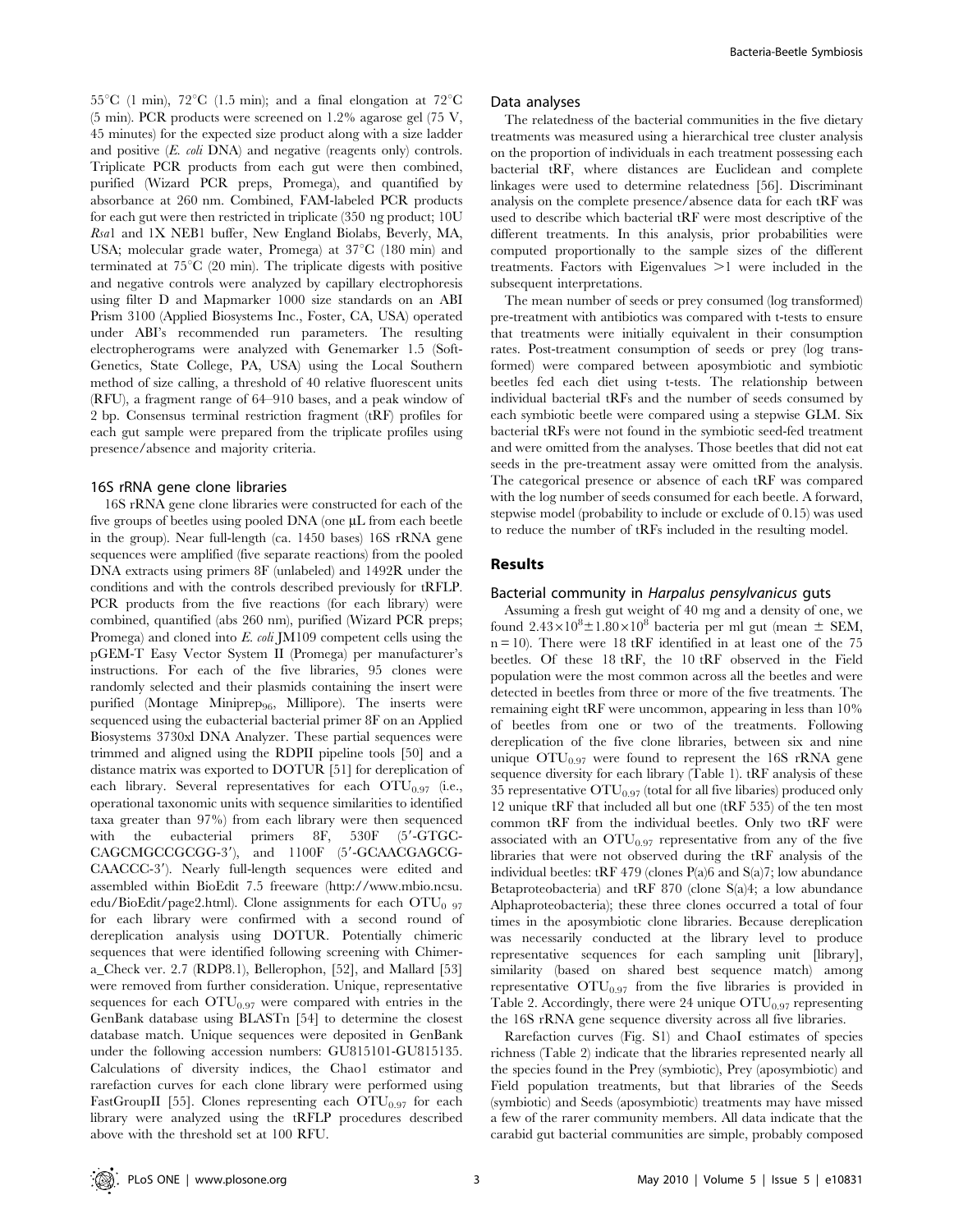|                      | Clone          | abundance<br>Relative    | <b>filiation</b><br>ᅙ<br>Class | Closest cultured match<br>(GenBank accession #) | Similarity (approximately<br>1450 bases; %) | (bases)<br>ŧF | Other clones with<br>identical sequences |
|----------------------|----------------|--------------------------|--------------------------------|-------------------------------------------------|---------------------------------------------|---------------|------------------------------------------|
| population<br>Field  | 됴              | $\overline{5}$           | oteobacteria<br>Alphapro       | Wolbachia pipientis, (AY83306                   | 87.5                                        | 440           |                                          |
|                      | F2             | 23                       | Gammaproteobacteria            | Serratia rubidaea, (AJ233426)                   | 97.1                                        | 885           |                                          |
|                      | $\mathsf{E}^3$ | $\tilde{5}$              | Gammaproteobacteria            | Coxiellaceae sp. (AF327558)                     | 99.1                                        | 486           | S(s)4                                    |
|                      | 면              | Ξ                        | Gammaproteobacteria            | Citrobacter freundii (DQ444289)                 | 97.5                                        | 425           |                                          |
|                      | F5             | $\sigma$                 | Mollicutes                     | Spiroplasma montanense (AY189307)               | 85.2                                        | 472           | S(s)5, S(a)2                             |
|                      | €۹             | $\,$ $\,$                | Gammaproteobacteria            | Proteus mirabilis (AF008582)                    | 97.6                                        | 425           | S(s)                                     |
| Seeds (symbiotic)    | $S(s)$ 1       | $\overline{a}$           | Gammaproteobacteria            | Enterobacter hormaechei (AJ853890)              | 99.1                                        | 425           |                                          |
|                      | S(s)2          | $\circ$                  | Alphaproteobacteria            | Ehrlichia shimanesis (AB074459)                 | 87.7                                        | 440           | S(a)3                                    |
|                      | S(s)3          | $\overline{5}$           | <b>Bacilli</b>                 | Enterococcus faecalis RO90 (AF515223)           | 99.3                                        | 903           | P(s)4, P(s)8                             |
|                      | S(s)4          | 4                        | Gammaproteobacteria            | Coxiellaceae sp. (AF327558)                     | 98.1                                        | 486           | 됴                                        |
|                      | S(s)5          | $\sim$                   | Mollicutes                     | Spiroplasma montanense (AY189307)               | 87.1                                        | 472           | $S(a)2$ ,<br>E                           |
|                      | S(s)6          | $\overline{\phantom{m}}$ | Gammaproteobacteria            | Acinetobacter calcoaceticus (AJ888984)          | 96.6                                        | 885           |                                          |
|                      | S(s)           | $\overline{ }$           | Gammaproteobacteria            | Proteus mirabilis (AF008582)                    | 9.6                                         | 425           | €۹                                       |
| Seeds (aposymbiotic) | $S(a)$ 1       | 42                       | Cyanobacteria (phylum)         | none                                            | $\lessgtr$                                  | 597           |                                          |
|                      | S(a)2          | 4                        | Mollicutes                     | Spiroplasma montanense (AY189307)               | 88.2                                        | 472           | F5, S(s)5                                |
|                      | S(a)3          | 5                        | Alphaproteobacteria            | Ehrlichia shimanesis (AB074459)                 | 88.1                                        | 440           | S(s)2                                    |
|                      | S(a)4          | $\sim$                   | Alphaproteobacteria            | Caedibacter caryophilus BGD19 (AJ238683)        | 79.1                                        | 870           |                                          |
|                      | S(a)S          | $\overline{\phantom{0}}$ | Gammaproteobacteria            | Serratia marcescens (EU302855)                  | 99.5                                        | 885           |                                          |
|                      | S(a)           | $\overline{ }$           | Mollicutes                     | Spiroplasma sp. "GENT" (AY569829)               | 99.4                                        | 812           | P(s)9                                    |
|                      | S(a)           | $\overline{\phantom{m}}$ | Betaproteobacteria             | Ralstonia pickettii strain TA (DQ908951)        | 99.5                                        | 479           |                                          |
| Prey (symbiotic)     | P(s)1          | $\frac{2}{3}$            | Gammaproteobacteria            | Pantoea dispersa UQ68J (AY227805)               | 96.2                                        | 421           | P(a)1                                    |
|                      | P(s)2          | ۳,                       | Gammaproteobacteria            | Enterobacter aerogenes (AJ251468)               | 97.4                                        | 421           |                                          |
|                      | P(S)3          | $\overline{c}$           | Bacilli                        | Lactococcus garvieae M79 (AY699289)             | 98.8                                        | 896           | P(a)3                                    |
|                      | P(s)4          | $\infty$                 | Bacilli                        | Enterococcus faecalis RO90 (AF515223)           | 99.1                                        | 903           | S(s)3, P(s)8                             |
|                      | P(S)5          | $\overline{5}$           | Gammaproteobacteria            | Proteus mirablis 14320 (AM942759)               | 99.3                                        | 425           |                                          |
|                      | P(s)6          | $\mathsf{L}\cap$         | Gammaproteobacteria            | Serratia fonticola (AY236502)                   | 96.9                                        | 885           |                                          |
|                      | P(S)7          | $\sim$                   | Gammaproteobacteria            | Citrobacter amalonaticus (AF025370)             | 96.3                                        | 425           |                                          |
|                      | P(S)8          | $\sim$                   | Bacilli                        | Enterococcus faecalis RO90 (AF515223)           | 93.9                                        | 903           | S(s)3, P(s)4                             |
|                      | P(s)9          | $\sim$                   | Mollicutes                     | Spiroplasma sp. "GENT" (AY569829)               | 99.2                                        | 812           | S(a)6                                    |
| Prey (aposymbiotic)  | P(a)1          | 4                        | Gammaproteobacteria            | Pantoea dispersa UQ68J (AY227805)               | 97.9                                        | 421           | P(s)1                                    |
|                      | P(a)2          | F                        | Gammaproteobacteria            | Acinetobacter sp. Dui-5 (EF031061)              | 99.4                                        | 425           |                                          |
|                      | $P(a)$ 3       | $\frac{1}{2}$            | Bacilli                        | Lactococcus garvieae M79 (AY699289)             | 99.0                                        | 896           | P(S)3                                    |
|                      | P(a)4          | $\infty$                 | Gammaproteobacteria            | Serratia marcescens (EF208031)                  | 99.7                                        | 885           |                                          |
|                      | P(a)5          | $\sim$                   | Betaproteobacteria             | Delftia acidovorans SPH-1 (CP000884)            | 99.1                                        | 425           |                                          |
|                      | P(a)6          | $\overline{ }$           | Betaproteobacteria             | Ralstonia pickettii 12j (CP001069)              | 96.4                                        | 479           |                                          |

Bacteria-Beetle Symbiosis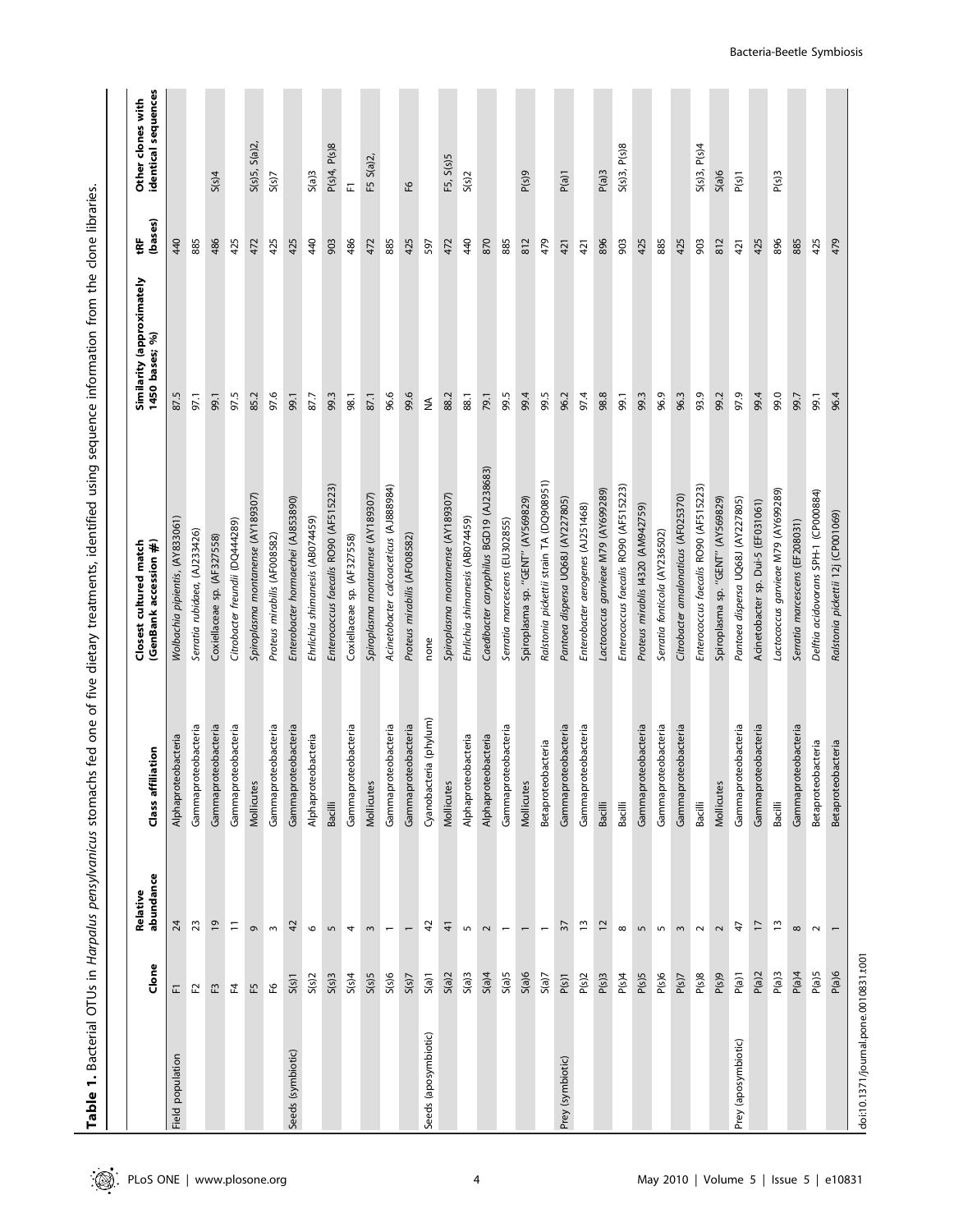**Table 2.** Diversity indices for the 16S rRNA gene clone libraries using  $OTU_{0.97}$ .

|                      | N <sup>1</sup> | $S^2$ | Chaol <sup>3</sup> | Shannon-Weiner diversity index, H | Evenness, $H/H_{\text{max}}^4$ |
|----------------------|----------------|-------|--------------------|-----------------------------------|--------------------------------|
| Field population     | 89             | 6     | <b>NA</b>          | 1.64                              | 0.92                           |
| Seeds (symbiotic)    | 62             |       | NA <sup>6</sup>    | 1.15                              | 0.59                           |
| Seeds (aposymbiotic) | 93             |       | 11.5               | 1.11                              | 0.57                           |
| Prey (symbiotic)     | 87             | 9     | 9                  | 1.76                              | 0.80                           |
| Prey (aposymbiotic)  | 88             | 6     | 6.5                | 1.29                              | 0.72                           |
| <b>TOTALS</b>        | 419            | 35    |                    |                                   |                                |

<sup>1</sup>Number of clones.

<sup>2</sup>Observed number of OTU<sub>0.97</sub> groups.<br><sup>3</sup>Chao1 – S + (n )<sup>2</sup>/2n, where n, is the

 $^3$ Chao1 = S + (n<sub>1</sub>)<sup>2</sup>/2n<sub>2</sub> where n<sub>1</sub> is the number of singletons and n<sub>2</sub> is the number of doubletons.<br><sup>4</sup>Hmax = ln<sup>(S)</sup>

 $4$ Hmax =  $ln(S)$ .

<sup>6</sup>NA, not applicable (cannot be calculated because there were no doubletons).

doi:10.1371/journal.pone.0010831.t002

of less than 10 bacterial OTUs. By far, Gammaproteobacteria was the dominant bacterial class present in the clone libraries (57% of clones), followed by Mollicutes (13%), Cyanobacteria (10%), Bacilli (10%), Alphaproteobacteria (9%), and Betaproteobacteria  $(1\%)$ .

#### Effect of treatment on bacterial community structure

The dietary treatments were associated with different numbers of bacterial OTUs per beetle, and the relative abundances of each OTU varied among treatments. Based on the relative frequencies of individual bacterial tRF per treatment, the treatments grouped into two distinct clusters, one incorporating the two antibiotic-fed treatments, and one with the three treatments that were not exposed to antibiotics (Fig. 1). In the latter cluster, a sub-group with the shortest distance measured among all groups included the Field population and the Seed (symbiotic) treatments.

The analysis of the similarity in membership and relative abundance of tRF per beetle revealed that treatments varied significantly in their bacterial tRF profiles, except for the Field population and the Seed (symbiotic) treatment (Wilks'  $\lambda = 0.096$ , dfs = 18, 4, 70, P<0.001;  $\alpha$  = 0.05). Mean  $\pm$  SEM number of bacterial tRF per beetle were  $3.10\pm0.48$  (Field population),



Figure 1. Relationships of bacterial communities in the beetles fed different diets. Cluster tree on the proportion of beetles in each dietary treatment that possessed each bacterial tRF. Tree distances are Euclidean, and a complete fusion strategy was employed for creating clusters. Branches of similar color are defined as clusters. doi:10.1371/journal.pone.0010831.g001

 $3.06\pm0.51$  (Seeds [symbiotic]),  $1.15\pm0.32$  (Seeds [aposymbiotic]),  $4.88\pm0.81$  (Prey [symbiotic]),  $1.63\pm0.56$  (Prey [aposymbiotic]). Eleven, four, four, one, and zero beetles in the Prey (aposymbiotic), Prey (symbiotic), Seeds (aposymbiotic), Seeds (symbiotic), and Field population treatments had no detectable bacteria.

Eigenvalues for the two discriminant functions of use in describing the bacterial communities present in the different treatments were 1.45 and 1.00, and cumulatively described 43 and 73% of the dispersion in the datasets (Table 3). Treatment means of the canonical scores for each function are presented in Table 3, and revealed that the two functions described distinct treatment groupings; Function 1 described the strong differences in the canonical scores between the Seeds (aposymbiotic) and Prey (symbiotic) treatments, and Function 2 described the similarities between the Field population and the Seeds (symbiotic) treatments and their difference from the Prey (aposymbiotic) treatment. Function 1 is best described by the relative presences of tRF 421 (closest cultured matches from clone library with identical tRF: Pantoea dispersa), tRF 440 (Ehrlichia shimanensis or Wolbachia pipientis), tRF 472 (Spiroplasma montanense), tRF 896 (Lactococcus garvieae M79), and tRF 903 (Enterococcus faecalis RO90) (e.g, these bacterial tRFs had the five highest standardized canonical discriminant functions for Function 1). Function 2 is best described by the relative presences of tRF 421 (Pantoea dispersa UQ68J and Enterobacter aerogenes), tRF 472 (Spiroplasma montanense), tRF 885 (Serratia fonticola, Seratia rubidaea, Seratia marcescens, and Acinetobacter calcoaceticus), tRF

Table 3. Canonical scores of group means and Eigenvalues for each discriminant function identified for the tRF-based bacterial communities per treatment (per beetle).

Discriminant Function

|                                                  | 1          | 2          |
|--------------------------------------------------|------------|------------|
| Field population                                 | $-0.323$   | 1.417      |
| Seeds (symbiotic)                                | 0.402      | 0.969      |
| Seeds (aposymbiotic)                             | 1.761      | $-0.060$   |
| Prey (symbiotic)                                 | $-1.819$   | $-0.201$   |
| Prey (aposymbiotic)                              | 0.254      | $-1.342$   |
| Eigenvalues (cumulative<br>% of data dispersion) | 1.45 (43%) | 1.00 (73%) |

doi:10.1371/journal.pone.0010831.t003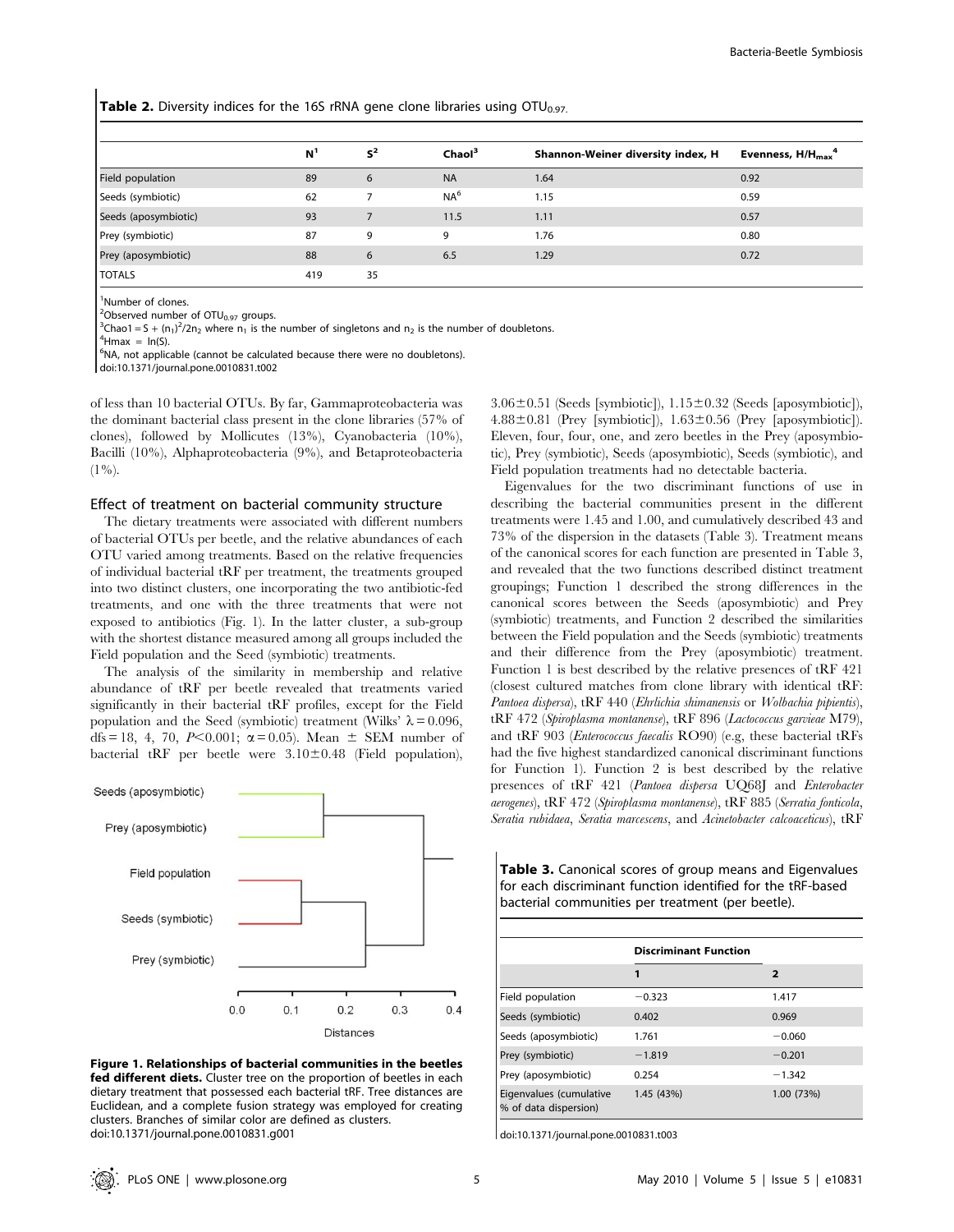## The influence of gut bacteria on food intake

There was no effect of antibiotics on H. pensylvanicus' consumption of prey  $(F_{1, 34} = 1.27, P = 0.27)$ , but consumption of antibiotics was associated with a 40% reduction in seed consumption (F<sub>1, 26</sub> = 7.29, P = 0.01; Fig. 3). The reduction in seed consumption was only observed in males (mean  $\pm$  SEM seed

 $1.0$ 

 $0.8$ 

0.6

 $0.4$ 

 $0<sub>2</sub>$ 

 $0<sub>0</sub>$ 

 $S(s)6$ 

 $S(s)3$ 

 $S(s)4$ 

472 440 421 535 425 885 896 903 486 812 988 451 588 584 591 644 553 758

 $S(a)6$ 

003 186 012 186 15

tRF peak (bp)

 $S(s)1$ 

 $S(s)$ 

Proportion of beetles

B. Seeds (symbiotic;  $n = 16$ )

 $S(s)2$ 

C. Seeds (aposymbiotic;  $n = 13$ )

 $S(s)5$ 

 $1.0$ 

 $0.8$ 

0.6

 $04$ 

 $0.2$ 

 $0<sub>0</sub>$ 

 $1.0$ 

 $0.8$ 

 $0.4$ 

 $0.2$ 

 $0.0$ 

 $0.6 - S(a)2$ 

Proportion of beetles

Proportion of beetles

consumption: symbiotic  $\sigma\sigma$ , 39.7 $\pm$ 8.55 [n = 10]; aposymbiotic  $\sigma$ , 18.29±4.69 [n = 7]; F<sub>1, 15</sub> = 4.03, P = 0.06), but not in females (symbiotic  $\varphi$ , 24.83±5.79 [n = 6]; aposymbiotic  $\varphi$ , 21.00±10.33 [n = 6];  $F_{1, 10} = 0.43$ ,  $P = 0.52$ ). A significant stepwise GLM was created to describe the relationship between bacterial presence/ absence and seed consumption in the symbiotic beetles (regression:  $F_{2, 13} = 15.04; P< 0.001; r^2 = 0.70$ . Only two bacterial tRFs (535 & 903) in the symbiotic treatment were statistically correlated with seed consumption to be included in the stepwise GLM, those beetles with 903 were positively and those with 535 were



 $P(s)5$ 

 $P(s)$ 

 $P(a)2$ 

 $P(a)5$ 

 $P(a)1$ 

 $P(a)3$ 

47 440 421 526 426 586 596 509 486 512 589 451 586 581 596 596

tRF peak (bp)

E. Prey (aposymbiotic;  $n = 19$ )

 $P(s)9$ 

47240 42 535 425 886 896 903 486 81 388 451 588 584 591 644 53 58



doi:10.1371/journal.pone.0010831.g002

 $S(a)3$ 

472 440 421 535 425

identical tRF peak.

Figure 2. The proportion of each treatment that contained individual bacterial tRFs. Dietary treatments included A) Field population, B) Seeds (symbiotic), C) Seeds (aposymbiotic), D) Prey (symbiotic), and E) Prey (aposymbiotic). Numerical values in the sub-figure titles refer to the number of beetles analyzed. The arabic characters above each bar refer to samples in the clone libraries created for each treatment that have an

 $06$ 

 $0.4$ 

 $0<sub>2</sub>$ 

 $0.0$ 

 $1.0$ 

0.8

0.6

 $0.4$ 

 $0.2$ 

 $0.0$ 

Proportion of beetles

153158

 $S(a)1$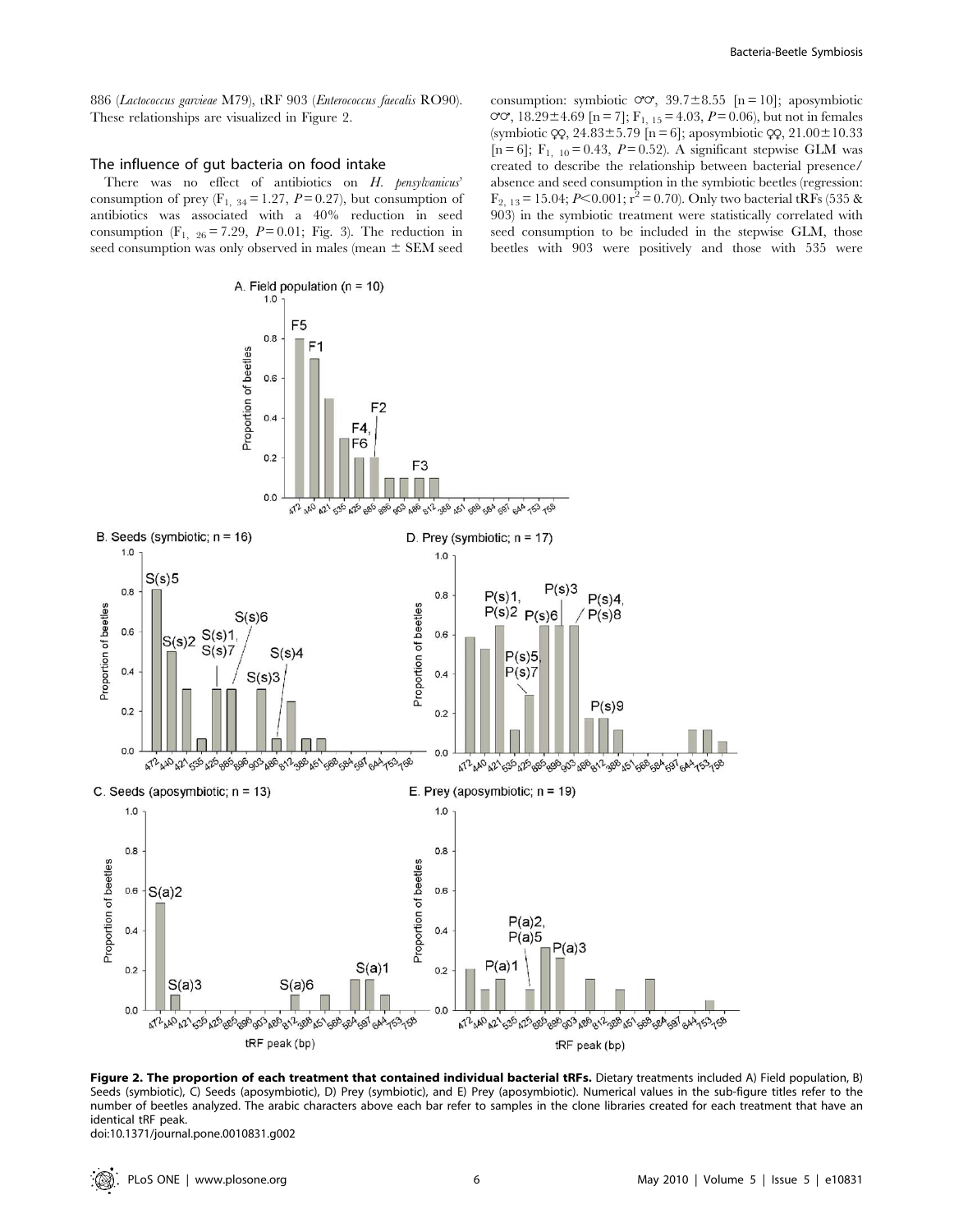

Figure 3. The effect of antibiotic treatment on mean (SEM) food consumption by Harpalus pensylvanicus. Beetles were fed prey (eggs of Acheta domesticus) or seeds (Chenopodium album) after being treated with a dietary source of antibiotics for 10 d. An asterisk indicates significant differences between log-transformed means within a food category ( $\alpha$  = 0.05). doi:10.1371/journal.pone.0010831.g003

negatively associated with seed consumption (constant:  $t = 18.13$ ,  $P<0.001$ ; 535: t = -4.26,  $P=0.001$ ; 903: t = 2.66,  $P=0.02$ ). tRF 903 corresponds to the cloned bacterial sequence which most closely matches Enterococcus faecalis R090 (Table 1), which was totally removed from populations fed antibiotics (Fig. 2). Beetles that possessed E. faecalis consumed a mean (SEM) of  $56.40 \pm 12.41$ seeds per beetle, and those without E. faecalis consumed  $22.63\pm3.47$  seeds. This bacterial tRF was found in 64.71% of Prey-fed (symbiotic) beetles, 31.25% of Seed-fed (symbiotic) beetles, and 10% of the Field population. Only males in the Seed-fed (symbiotic) and Field populations harbored E. faecalis, whereas eight of 11 beetles in the Prey-fed (symbiotic) that had E. faecalis were females. Only one symbiotic beetle was found to possess tRF 535, and this insect only consumed two seeds. This tRF was not identified in the clone libraries, and occurred exclusively in the symbiotic treatments (including the Field treatment) (Fig. 2).

## Discussion

This research confirms that a bacterial community present in the guts of a facultatively granivorous beetle is associated with its ability to consume seeds. Consuming different foods alters this bacterial community, and antibiotic treatment reduces overall bacterial populations and the relative abundance of specific bacterial taxa without directly influencing the host insect. Finally, we suggest a putative function for one of the bacteria: Enterococcus faecalis may be a symbiont that facilitates granivory in this omnivorous beetle. The result is an underscoring of the importance of a facultative nutritional symbiosis as a mechanism for explaining dietary breadth in this group of beneficial insects.

## Bacterial community in the guts of an omnivorous beetle

The current research confirms previous assessments that carabid beetles mirror many other insects by possessing taxonomically simple bacterial communities within their guts. The clone libraries identified 25 bacterial OTUs in our entire population of 75 beetles (Table 1), and the tRF analysis revealed 18 distinct peaks (Fig. 2). It is important to note that a known weakness of tRF analysis is that multiple bacterial taxa may express a single tRF peak, which explains why different OTUs identified in the clone libraries produced identical tRF peaks. Most of the clones were indicative of bacterial groups known to reside symbiotically with animals and plants (i.e., Gammaproteobacteria & Alphaproteobacteria). Previous research showed that the bacterial gut communities of Collembola [57], Coleoptera [58,59], Diptera [60], Heteroptera [6,7,61], Hymenoptera [62,63], Lepidoptera [64,65], and Neuroptera [66] are equally if not more simple than those of H. pensylvanicus. Also similar to our results, these previous studies isolated primarily those bacterial taxa known for symbiotic associations with animals and plants [67,68], rather than those groups commonly isolated from the soil or other sources. Sometimes these gut symbionts of insects pervade throughout an insect population, especially when the insect has physiological adaptations in their digestive systems that house bacterial symbionts (e.g., gastric caecae or structurally complex alimentary canals) [1,61,69,70,71]. Only a few of the bacteria were found in more than  $50\%$  of the symbiotic H. pensylvanicus population, notably Spiroplasma montanense (tRF 472; Mollicutes), Alphaproteobacteria (tRF 440, closest genetic matches were Wolbachia pipientis and Ehrlichia shimanesis, whose genetic similarities to the clones were approximately 87%), and a Gammaproteobacteria (tRF 421; closest genetic matches were Pantoea dispersa UQ68J and Enterobacter aerogenes, whose genetic similarities to the clones were between 96.2–97.4%) (Table 1, Fig. 2). The majority of the bacterial community was much less pervasive (fewer than 50% of the beetles), and apparently strongly influenced by the intrinsic and extrinsic conditions associated with their hosts.

# The effect of diet and antibiotics on gut bacterial communities

An animal's diet often influences which bacteria reside within its gut and vice versa. In our study, the gut communities of field populations of H. pensylvanicus were most similar to the lab populations fed seeds (symbiotic) (Fig. 1), which may be indicative of the facultatively granivorous lifestyle of this species observed in natural conditions [72,73,74]. These two populations shared all but a minor three of their tRF peaks and had similar relative abundances of their predominant peaks, whereas the prey fed (symbiotic) treatment differed from the field population in the presence of four peaks, and the relative abundances of 885 (Serratia spp.), 896 (Lactococcus garviae), and 903 (Enterococcus faecalis) were found in substantially more beetles in the prey (symbiotic) treatment than in the Field population (Fig. 2). Lactococcus garvaeae was also found in the stomachs of the more predatory carabid, Poecilus chalcites [44] and the stomachs of fire ants (Solenopsis invicta) [62]. Other research has found that changes in an insect's diet accompany changes in bacterial gut communities [64,75]; for example, substantially different bacterial communities resided within cohorts of *Lymantria dispar* (Lepidoptera: Lymantriidae) caterpillars fed different host plants [64]. Although diet-associated changes in bacterial symbionts are well documented [4,8,76], the implications remain poorly understood for gut-based bacterial communities, but see [59]. One possible function is that these transient, food-associated bacterial species may possess the means to digest the food substance, a trait which can be harnessed by the host insect [77].

Not surprisingly, antibiotic treatment reduced the overall abundance of bacteria, and changed the species of bacteria found within the guts of  $H$ . pensylvanicus (Table 1, Figs. 1 & 2) [65]. In both prey- and seed-fed treatments, antibiotics reduced the number of tRF peaks per beetle by approximately 60–70% (to a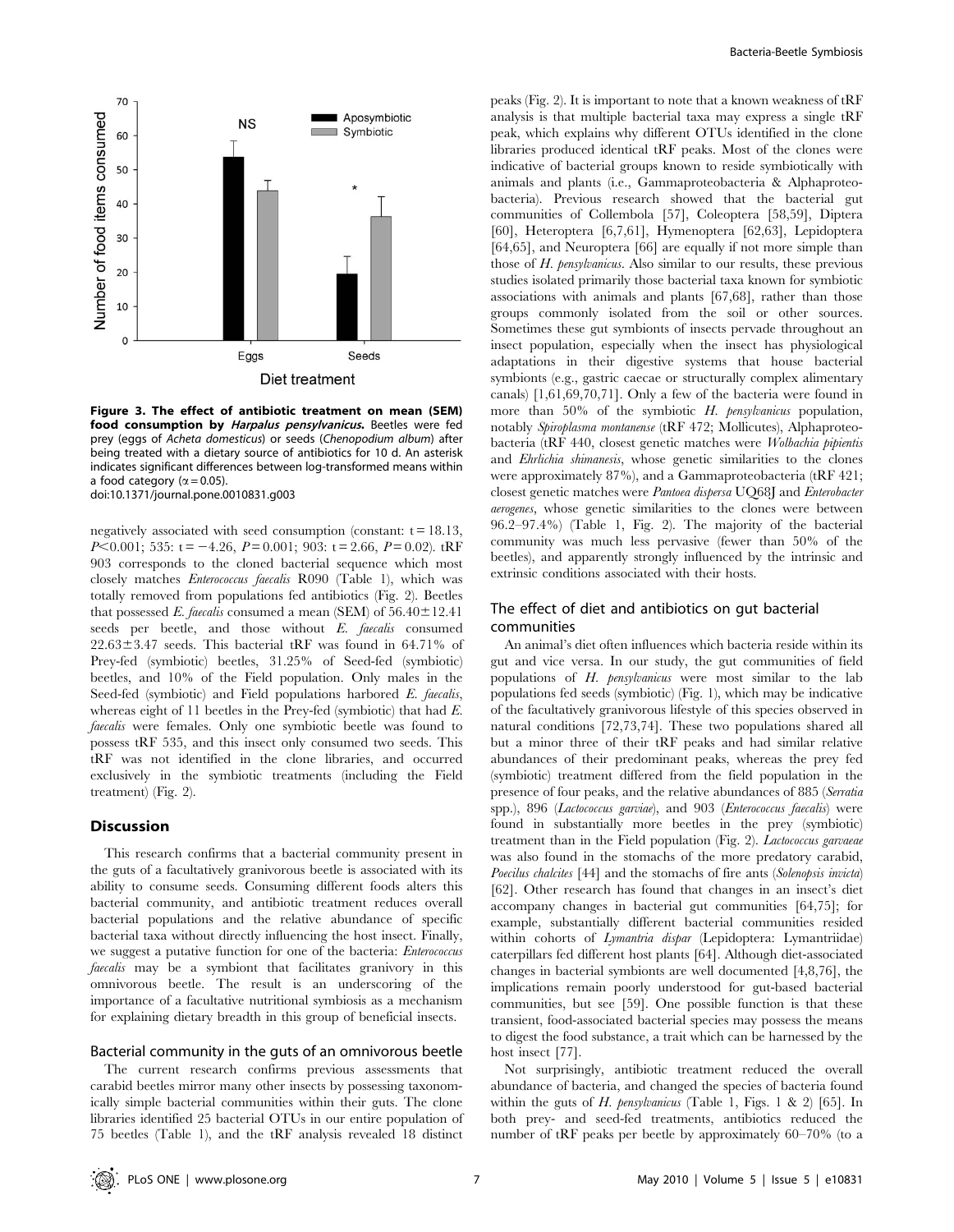mean less than 1.63 tRF per beetle), and those tRF peaks found in the symbiotic treatments were invariably less abundant in the aposymbiotic treatments. Moreover, new tRF peaks were isolated from antibiotic-fed insects that were not found in the symbiotic treatments. One such peak (597) was identified in the clone libraries (clone S[a]1; Table 1) as most similar (98%) to an uncultured Cyanobacteria recovered from throat aspirates of humans receiving antibiotics. Indeed, in the seed fed treatment, antibiotics clearly shifted the community away from Gammaproteobacteria (only 1% of clones in the aposymbiotic treatment were Gammaproteobacteria, versus 77% in the symbiotic treatment) and toward Cyanobacteria and Mollicutes (Table 1). This same taxonomic shift was not observed in the prey-fed treatments (Table 1), and may reflect that the beetles receive components of their gut fauna from their diet. Also noteworthy is that antibiotic treatment entirely removed the bacterium, E. faecalis from the beetle population, an effect to be discussed more below. The result is that the bacterial communities within aposymbiotic treatments were more similar to each other than to any of the other treatments (determined with cluster analysis), regardless of what food they consumed (Fig. 1).

## The effect of treatment on seed consumption

Beetles fed antibiotics ate fewer seeds than untreated beetles, and this effect was extraordinarily strong for beetles that harbored E. faecalis in their guts. Beetles ate similar numbers of cricket eggs whether they were treated with antibiotics or not (Fig. 3), indicating that antibiotic treatment did not have noticeable direct physiological effects on the beetles, or alter their feeding behavior when provided with prey. In contrast, H. pensylvanicus fed antibiotics ate 43% fewer seeds on average (Fig. 3). This treatment effect was driven by only seven of the 13 antibiotic-treated beetles (six of the beetles receiving antibiotics ate more than 25 seeds, similar to the symbiotic treatment). Three of the 16 untreated beetles ate fewer than 10 seeds. A closer examination of the bacterial community present in each of these beetles found that the presence of only one bacterial OTU was consistently correlated with high levels of seed consumption, E. faecalis. This bacterium has been isolated from the guts of other herbivorous insects [64,78,79,80], and the strain of closest genetic similarity (R090) to ours was isolated from fermenting rice silage in Asia [81]. Broderick et al [64] postulated that Lymantria dispar caterpillars fed antibiotics became more susceptible to the entomopthogen, Bacillus thuringiensis, possibly because the common gut resident, E. faecalis, acidifies the gut environment. Under some conditions, some biotypes of E. faecalis are believed to be pathogenic to insect hosts [82,83]. Although this bacterium was the most commonly found bacterium in cadavers of two stalk-boring caterpillars (Diatraea spp.) across four study locations, only 22% of caterpillars inoculated with this bacterium died [78]. We add possible contributions to seed digestion in facultatively granivorous beetles to the list of putative roles of E. faecalis.

Strains of E. faecalis are often considered to be opportunistic pathogens of clinical significance commonly living a commensal

#### References

- 1. Dillon RJ, Dillon VM (2004) The gut bacteria of insects: nonpathogenic interactions. Annual Review of Entomology 49: 71–92.
- 2. Jones GD (1984) Microorganisms as mediators of plant resource exploitation by insect herbivores. In: Price PW, Slobodchikoff CN, Gaud WS, eds. A New Ecology: Novel Approaches to Interactive Systems. New York: Wiley. pp 53–99.
- 3. Janson EM, Stireman JO, III, Singer MS, Abbot P (2008) Phytophagous insectmicrobe mutualisms and adaptive evolutionary diversification. Evolution 62: 997–1012.
- 4. Moran NA (2007) Symbiosis as an adaptive process and source of phenotypic complexity. Proceedings of the National Academy of Sciences 104: 8627–8633.

existence in the guts of warm-blooded animals. High abundances of Enterocci, often E. faecalis, and their possible role in insect diseases are commonly documented in the literature [84]. However, a chief finding of Martin and Mundt [84] was that the strains of E. faecalis recovered from insects were physiologically distinct from those recovered from clinical specimens, suggesting additional roles for this organism in symbiotic relationships. More recent studies have shown that E. faecalis and other Enterococci were prominent within bark beetles [85], houseflies [86], fruitflies [87]; grasshoppers and locusts [88], gypsy moth larvae [64], wood termites [89] and were the most active bacterium within Manduca sexta [90]. Functional roles postulated for E. faecalis in insects range from vectoring antibiotic resistance genes [86], modulating parasite transmission [91], to nutritional upgrading [85,90]. E. faecalis is usually considered a homofermentative organism producing lactic acid by fermenting cellulosic sugars, a function that is exploited in some settings, e.g. silage production [81]. It may be expected that this function contributes to the dietary needs of H. pensylvanicus. A related Enterococci strain is thought to produce acetic acid, instead of lactic acid, in the microaerophilic environment of the termite hindgut [89].

In summation, the functions of facultative symbionts in the guts of animals remain poorly understood, but it appears that even loose associations of individual hosts with specific bacteria can result in dramatically different host phenotypes. Regardless of whether diet affects the bacterial community or the bacterial community affects the hosts' diet, the end result is that very different diets can arise sympatrically within an animal population, depending on the bacterial symbiotic relationships that occur. This study underscores the notion that the nutritional ecology of an organism can only be understood in the context of the host and its microbial symbionts, and even bacteria that are not obligate symbionts can have important implications for the dietary breadth of an animal species.

#### Supporting Information

Figure S1 Rarefaction analysis of the bacterial 16S rRNA gene clone libraries from the five groups of beetles.

Found at: doi:10.1371/journal.pone.0010831.s001 (9.57 MB TIF)

## Acknowledgments

We thank Amy Christie, Janet Fergen, Lacey Kruse and Kelly Heitkamp for technical assistance. Michael Blackburn (USDA-ARS, Beltsville, MD) and Richard Stouthamer (University of California, Riverside, CA), and two anonymous reviewers provided helpful comments on earlier drafts of this manuscript. Mention of a proprietary product does not constitute endorsement by the USDA.

#### Author Contributions

Conceived and designed the experiments: JGL RML. Performed the experiments: JGL RML. Analyzed the data: RML. Wrote the paper: JGL RML.

- 5. Lundgren JG (2009) Relationships of Natural Enemies and Non-prey Foods. Dordrecht, The Netherlands: Springer International, in press p.
- 6. Hosokawa T, Kikuchi Y, Shimada M, Fukatsu T (2007) Obligate symbiont involved in pest status of host insect. Proceedings of the Royal Society B 274: 1979–1984.
- 7. Kikuchi Y, Hosokawa T, Fukatsu T (2007) Insect-microbe mutualism without vertical transmission: a stinkbug acquires a beneficial gut symbiont from the environment every generation. Applied and Environmental Microbiology 73: 4308–4316.
- 8. Douglas AE (2009) The microbial dimension in insect nutritional ecology. Functional Ecology 23: 38–47.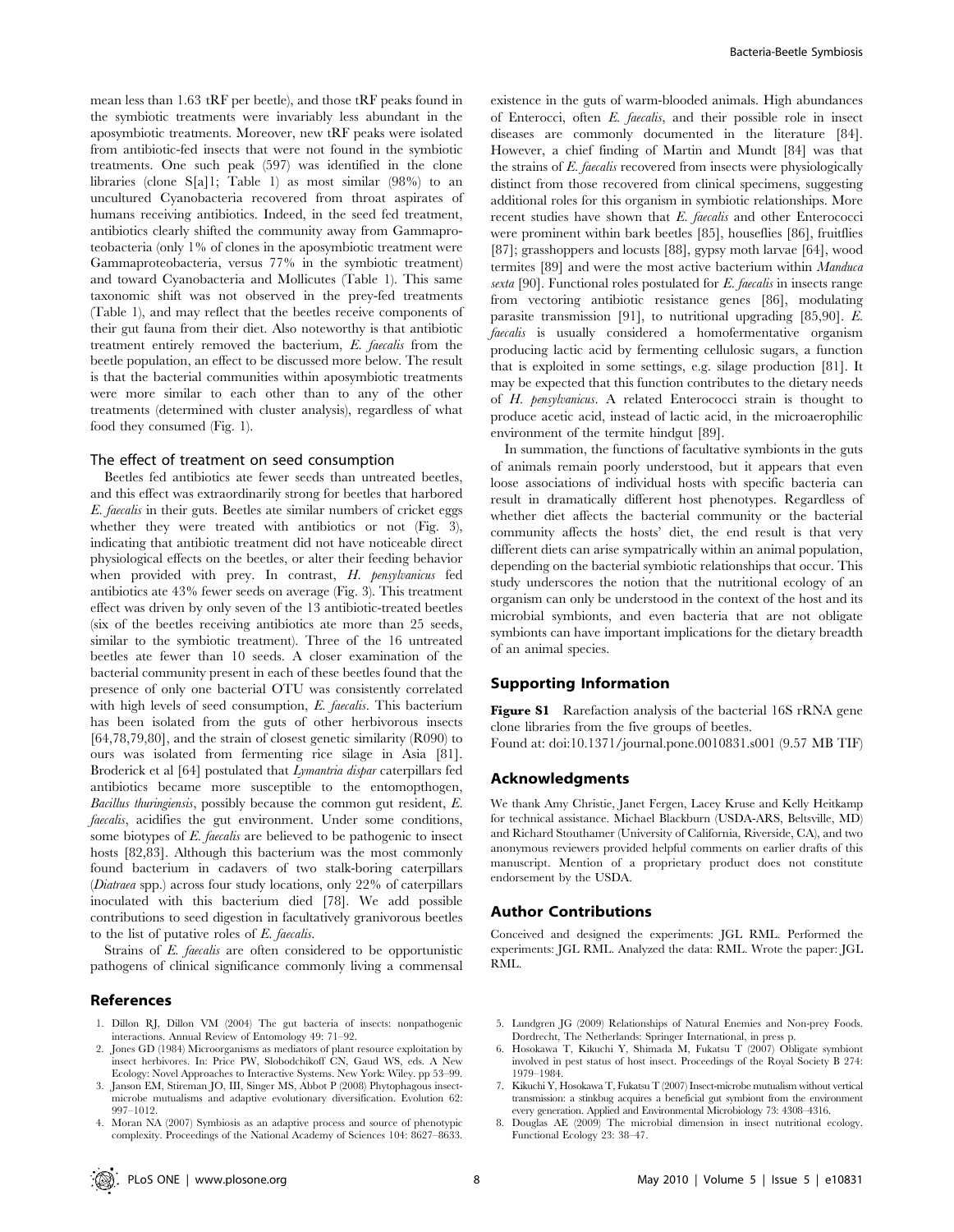- 9. Feldhaar H, Straka J, Kirschke M, Berthold K, Stoll S, et al. (2007) Nutritional upgrading for omnivorous carpenter ants by the endosymbiont Blochmannia. BMC Biology 5.
- 10. Zientz E, Beyaert I, Gross R, Feldhaar H (2006) Relevance of the endosymbiosis of Blochmannia floridanus and carpenter ants at different stages of the life cycle of the host. Applied and Environmental Microbiology 72: 6027–6033.
- 11. Gil R, Silva FJ, Zientz E, Delmotte F, Gonzalez-Candelas F, et al. (2003) The genome sequence of Blochmannia floridanus: Comparative analysis of reduced genomes. Proceedings of the National Academy of Sciences 100: 9388–9393.
- 12. Akman L, Yamashita A, Watanabe H, Oshima K, Shiba T, et al. (2002) Genome sequence of the endocellular obligate symbiont of tse tse flies, Wigglesworthia glossinidia. Nature Genetics 32: 402–407.
- 13. Morales-Ramos JA, Rojas MG, Sittertz-Bhaktar H, Saldana G (2000) Symbiotic relationship between  $\check{H}$ ypothenemus hampei (Coleoptera: Scolytidae) and Fusariu solani (Monilales: Tuberculariaceae). Annals of the Entomological Society of America 93: 541–547.
- 14. Douglas AE, Prosser WA (1992) Synthesis of the essential amino acid tryptophan in the pea aphid (Acyrthosiphon pisum) symbiosis. Journal of Insect Physiology 38: 565–568.
- 15. Shigenobu S, Watanabe H, Hattori M, Sakaki Y, Ishikawa H (2000) Genome sequence of the endocellular bacterial symbiont of aphids Buchnera sp. APS. Nature 407: 81–86.
- 16. Ba AS, Phillips SA, Jr. (1996) Yeast biota of the red imported fire ant. Mycological Research 100: 740–746.
- 17. Campbell BC (1989) On the role of microbial symbiotes in herbivorous insects. In: Bernays EA, ed. Insect-Plant Interactions. Boca RatonFL: CRC Press. pp 1–44.
- 18. Kaufman MG, Klug MJ (1991) The contribution of hindgut bacteria to dietary carbohydrate utilization by crickets (Orthoptera: Gryllidae). Comparative Biochemistry and Physiology 98A: 117–123.
- 19. Thomas GH, Zucker J, Macdonald SJ, Sorokin A, Goryanin I, et al. (2009) A fragile metabolic network adapted for cooperation in the symbiotic bacterium Buchnera aphidicola. BMC Systems Biology 3: 24.
- 20. Buchner P (1965) Endosymbiosis of Animals with Plant Microorganisms. New York: John Wiley & Sons, Inc. 909 p.
- 21. Coll M, Guershon M (2002) Omnivory in terrestrial arthropods: mixing plant and prey diets. Annual Review of Entomology 47: 267–297.
- 22. Hunter MD (2009) Trophic promiscuity, intraguild predation and the problem of omnivores. Agricultural and Forest Entomology 11: 125–131.
- 23. Cochran DG (1985) Nitrogen excretion in cockroaches. Annual Review of Entomology 30: 29–49.
- 24. Kaufman MG, Klug MJ, Merritt RW (1989) Growth and food utilization parameters of germ-free house crickets, Acheta domesticus. Journal of Insect Physiology 35: 957–967.
- 25. Brust GE, Stinner BR, McCartney DA (1986) Predator activity and predation in corn agroecosystems. Environmental Entomology 15: 1017–1021.
- 26. Kromp B (1999) Carabid beetles in sustainable agriculture: a review on pest control efficacy, cultivation impacts and enhancement. Agriculture, Ecosystems and Environment 74: 187–228.
- 27. Menalled FD, Lee JC, Landis DA (1999) Manipulating carabid beetle abundance alters prey removal rates in corn fields. BioControl 43: 441–456.
- 28. Doring TF, Hiller A, Wehke S, Schulte G, Broll G (2003) Biotic indicators of carabid species richness on organically and conventionally managed arable fields. Agriculture, Ecosystems and Environment 98: 133–139.
- 29. Lundgren JG, Shaw JT, Zaborski ER, Eastman CE (2006) The influence of organic transition systems on beneficial ground-dwelling arthropods and predation of insects and weed seeds. Renewable Agriculture and Food Systems 21: 227–237.
- 30. Zhavoronkova TN (1969) Certain structural peculiarities of the Carabidae (Coleoptera) in relation to their feeding habits. Entomological Reviews 48: 462–471.
- 31. Brandmayr TZ (1990) Spermophagous (seed-eating) ground beetles: first comparison of the diet and ecology of the Harpaline genera Harpalus and Ophonus (Col., Carabidae). In: Stork NE, ed. The Role of Ground Beetles in Ecological and Environmental Studies. Andover, UK: Intercept Ltd. pp 307–316.
- 32. Jorgensen HB, Toft S (1997) Role of granivory and insectivory in the life cycle of the carabid beetle Amara similata. Ecological Entomology 22: 7–15.
- 33. Honěk A, Martinkova Z, Jarosik V (2003) Ground beetles (Carabidae) as seed predators. European Journal of Entomology 100: 531–544.
- 34. Klimeš P, Saska P (2010) Larval and adult seed consumption affected by the degree of food specialization in Amara (Coleoptera: Carabidae). Journal of Applied Entomology In press.
- 35. Westerman PR, Hofman A, Vet LEM, van der Werf W (2003) Relative importance of vertebrates and invertebrates in epigeaic weed seed predation in organic cereal fields. Agriculture, Ecosystems and Environment 95: 417–425.
- 36. Honěk A, Martinkova Z, Saska P (2005) Post-dispersal predation of Taraxacum officinale (dandelion) seed. Journal of Ecology 93: 345–352.
- 37. Mauchline AL, Watson SJ, Brown VK, Froud-Williams RJ (2005) Post-dispersal seed predation of non-target weeds in arable crops. Weed Research 45: 157–164.
- 38. Westerman PR, Liebman M, Menalled FD, Heggenstaller A, Hartzler RG, et al. (2005) Are many little hammers effective? Velvetleaf (Abutilon theophrasti)

population dynamics in two- and four-year crop rotation systems. Weed Science 53: 382–392.

- 39. Heggenstaller A, Menalled FD, Liebman M, Westerman PR (2006) Seasonal patterns in post-dispersal seed predation of Abutilon theophrasti and Setaria faberi in three cropping systems. Journal of Applied Ecology 43: 999–1010.
- 40. Forsythe TG (1983) Mouthparts and feeding of certain ground beetles (Coleoptera: Carabidae). Zoological Journal of the Linnean Society 79: 319–376.
- 41. Bewley JD, Black M (1994) Seeds: Physiology of Development and Germination. New York, NY: Plenum Press. 445 p.
- 42. Ball GE, Bousquet Y (2001) Carabidae Latreille, 1810. In: Arnett RH, Jr., Thomas MC, eds. American Beetles. Boca Raton, FL: CRC Press. pp 32–132. 43. Lundgren JG, Lehman RM, Chee-Sanford J (2007) Bacterial communities
- within digestive tracts of ground beetles (Coleoptera: Carabidae). Annals of the Entomological Society of America 100: 275–282.
- 44. Lehman RM, Lundgren JG, Petzke LM (2009) Bacterial communities associated with the digestive tract of the predatory ground beetle, *Poecilus chalcites*, and their response to laboratory rearing and antibiotic treatment. Microbial Ecology 57: 349–358.
- 45. Lundgren JG, Rosentrater KA (2007) The strength of seeds and their destruction by granivorous insects. Arthropod-Plant Interactions 1: 93–99.
- 46. Lundgren JG, Duan JJ, Paradise MS, Wiedenmann RN (2005) Rearing protocol and life history traits of Poecilus chalcites (Coleoptera: Carabidae) in the laboratory. Journal of Entomological Science 40: 126–135.
- 47. Hobbie JE, Daley RJ, Jasper S (1977) Use of nuclepore filters for counting bacteria by fluorescent microscopy. Applied and Environmental Microbiology 33: 1225–1228.
- 48. Lane DR (1991) 16S/23S rRNA sequencing. In: Stackebrandt E, Goodfellow M, eds. Nucleic acid techniques in bacterial systematics. Chichester, United Kingdom: John Wiley & Sons. pp 115–175.
- 49. Liu W-T, Marsh TL, Cheng H, Forney LJ (1997) Characterization of microbial diversity by determining terminal restriction fragment length polymorphisms of genes encoding 16S rRNA. Applied and Environmental Microbiology 63: 4516–4522.
- 50. Cole JR, Chai B, Farris RJ, Wang Q, Kulam SA, et al. (2005) The Ribosomal Database Project (RDP-II): sequences and tools for high-throughput rRNA analysis 10.1093/nar/gki038. Nucl Acids Res 33: D294–296.
- 51. Schloss PD, Handelsman J (2005) Introducing DOTUR, a computer program for defining operational taxonomic untis and estimating species richness. Appl Environ Microbiol 71: 1501–1506.
- 52. Huber T, Faulkner G, Hugenholtz P (2004) Bellerophon; a program to detect chimeric sequences in multiple sequence alignments. Bioinformatics 20: 2317–2319.
- 53. Ashelford KE, Chuzhanova NA, Fry JC, Jones AJ, Weightman AJ (2006) New screening software shows that most recent large 16S rRNA gene clone libraries contain chimeras. Appl Environ Microbiol 72: 5734–5741.
- 54. Altschul SF, Madden TL, Schaffer AA, Zhang J, Zhang Z, et al. (1997) Gapped BLAST and PSI-BLAST: a new generation of protein database search programs. Nucleic Acids Research 25: 3389–3402.
- 55. Yu Y, Breitbart M, McNairnie P, Rohwer F (2006) FastGroupII: A web-based bioinformatics platform for analyses of large 16S rDNA libraries. BMC Bioinformatics 7: 57.
- 56. SYSTAT Software I (2004) SYSTAT 11. Richmond, CA: Systat Software, Inc. 57. Czarnetzki AB, Tebbe CC (2004) Diversity of bacteria associated with
- Collembola—cultivation-independent survey based on PCR amplified 16S rRNA genes. FEMS Microbiology Ecology 49: 217–227. 58. Egert M, Wagner B, Lemke T, Brune A, Friedrich MW (2003) Microbial
- community structure in midgut and hindgut of the humus-feeding larva of Pachnoda ephippiata (Coleoptera: Scarabaeidae). Applied and Environmental Microbiology 69: 6659–6668.
- 59. Blackburn MB, Gunderson-Rindal DE, Weber DC, Martin PAW, Farrar RRJ (2008) Enteric bacteria of field-collected Colorado potato beetle larvae inhibit growth of the entomopathogens Photorhabdus temperata and Beauveria bassiana. Biological Control 46: 434–441.
- 60. Martin MM, Martin JS, Kukor JJ, Merritt RW (1980) The digestion of protein and carbohydrate by the stream detritivore, Tipula abdominalis (Diptera, Tipulidae). Oecologia 46: 360–364.
- 61. Prado SS, Almeida RPP (2009) Phylogenetic placement of pentatomid stink bug gut symbionts. Current Microbiology 58: 64–69.
- 62. Li H, Medina F, Vinson SB, Coates CJ (2005) Isolation, characterization, and molecular identification of bacteria from the red imported fire ant (Solenopsis invicta) midgut. Journal of Invertebrate Pathology 89: 203–209.
- 63. Mohr KI, Tebbe CC (2005) Diversity and phylotype consistency of bacteria in the guts of three bee species (Apoidea) at an oilseed rape field. Environmental Microbiology 8: 258-272.
- 64. Broderick NA, Raffa KF, Goodman RM, Handelsman J (2004) Census of the bacterial community of the gypsy moth larval midgut by using culturing and culture-independent methods. Applied and Environmental Microbiology 70: 293–300.
- 65. van der Hoeven R, Betrabet G, Forst S (2008) Characterization of the gut bacterial community in Manduca sexta and effect of antibiotics on bacterial diversity and nematode reproduction. FEMS Microbiology Letters 286: 246–256.